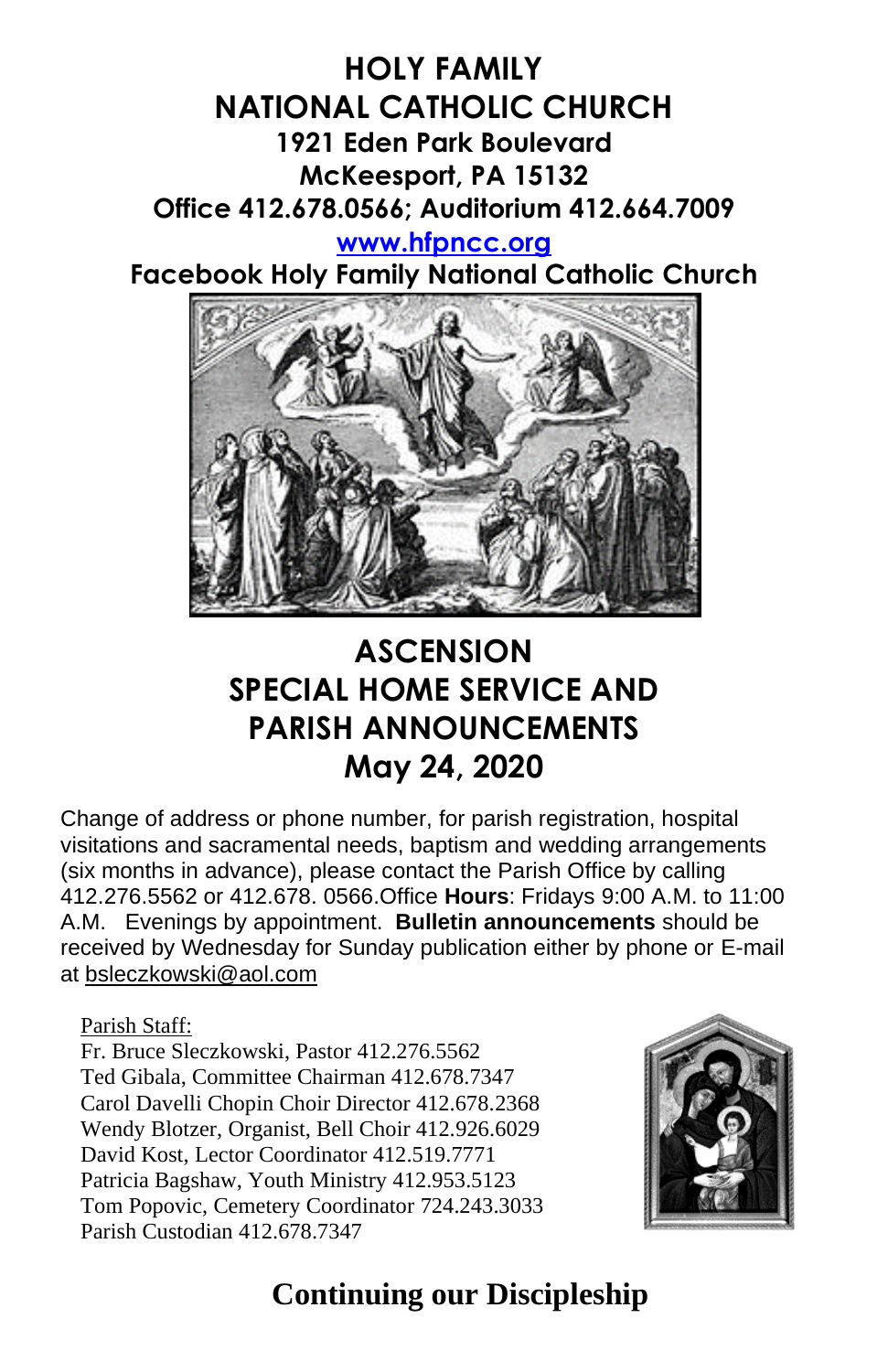### **Graduates**

Although we are at a quarantine lockdown, Holy Family still wants to honor the 2020 High School and College Graduates. Please send Fr. Bruce your name and a list of awards and school achievements.

### **This Week**

# **Sunday, May 24. 2020 Ascension**

Holy Mass 9:00 A.M. **+Mike A. Piekielek** Int. (15th Ann.) Int. Rosemarie Korch; +**Tom Zaucha** (Birthday) Int. Bonnie Zaucha

### **Monday, May 25, 2020 Memorial Day**

Holy Mass 10:00 A.M. This year the Memorial Say Mass will be celebrated in the church proper.

## **Sunday, May 31, 2020 Pentecost Holy Mass 9:00 A.M.**

These are the recommendations from the Prime Bishop and the Bishops of the church. The Church doors will be open for all the celebrations, but it is recommended to stay home or keep a social distance if attending the liturgy.

Until the sanctions from the Covid -19 Virus is lifted and we return to normal activities, there will only be one Sunday Mass to be celebrated at 9:00 A.M. The 11:00 A.M. will not

**Offering Finve** 

be celebrated. Again, it is recommended to stay home.

Always check our Website and Facebook pages for new and additional information concerning the parish.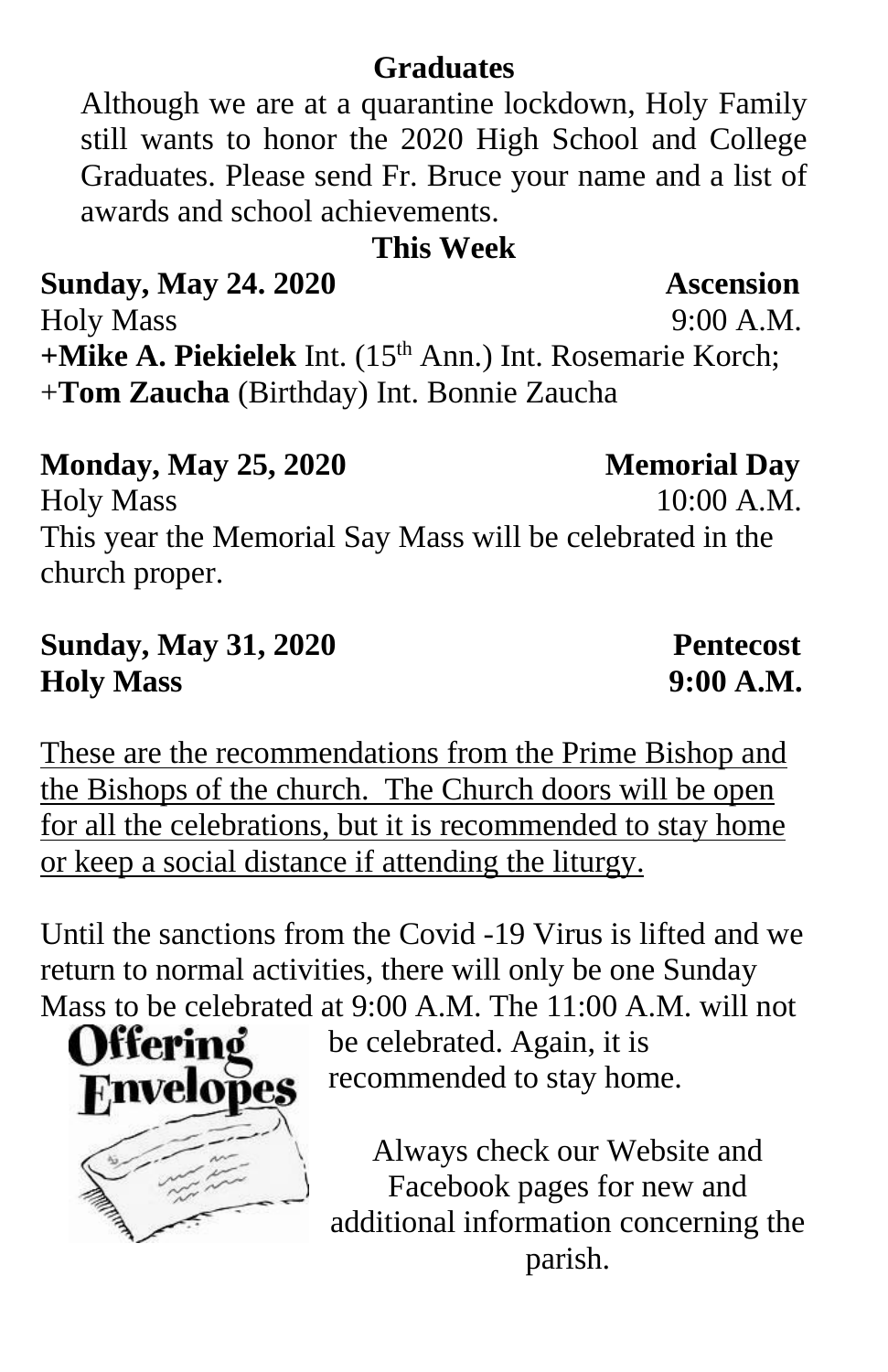Holy Family Parish is grateful to our parishioners who have continually sent in their Fair share envelopes during this unique period in our Country and Church. Your stewardship during these difficult times help us to pay our expenses.

God Bless.

### **2020 Convo Update**

Due to the uncertainty when Mercyhurst University will be reopened, it was decided that the 2020 National Youth Convocation scheduled this July will be postponed until next year. To keep our youth connected with each other, this year the "Kurs" an annual youth retreat at the Bishop Hodur Retreat Center at Spojnia Farm will still be held with a twist… The YMS of R, KURS 2020 staff and with guidance from Spojnia Inc. are going to offer a VIRTUAL KURS 2020. Here is a video the staff has made to send a message to the youth of your church at. [https://drive.google.com/file/d/1KujpC\\_JG8XLcMDGp-](https://drive.google.com/file/d/1KujpC_JG8XLcMDGp-KMfLhmJWULQhHDy)[KMfLhmJWULQhHDy.](https://drive.google.com/file/d/1KujpC_JG8XLcMDGp-KMfLhmJWULQhHDy) The video also can be found on our Facebook and website page.

### **McKeesport High School Graduation**

The McKeesport Senior High School will have a Senior Graduation Car Procession on Wednesday, June 3<sup>rd</sup> at 6:30 P.M. This procession is going right by our church, maybe we could show support for one of our own - Jenna Ruozzi. Congratulations Jenna

**The Ascension of Jesus Christ is meaningful because…...** 1) It signaled the end of His earthly ministry. God the Father had lovingly sent His Son into the world at Bethlehem, and now the Son was returning to the Father. The period of human limitation was at an end. 2) It signified success in His earthly work. All that He had come to do, He had accomplished. 3) It marked the return of His heavenly glory. Jesus' glory had been veiled during His sojourn on earth, with one brief exception at the Transfiguration 4) It symbolized His exaltation by the Father, The One with whom the Father is well pleased was received up in honor and given a name above all names .5) It allowed Him to prepare a place for us.6) It indicated the beginning of His new work as High Priest and Mediator of the New Covenant.7) It set the pattern for His return.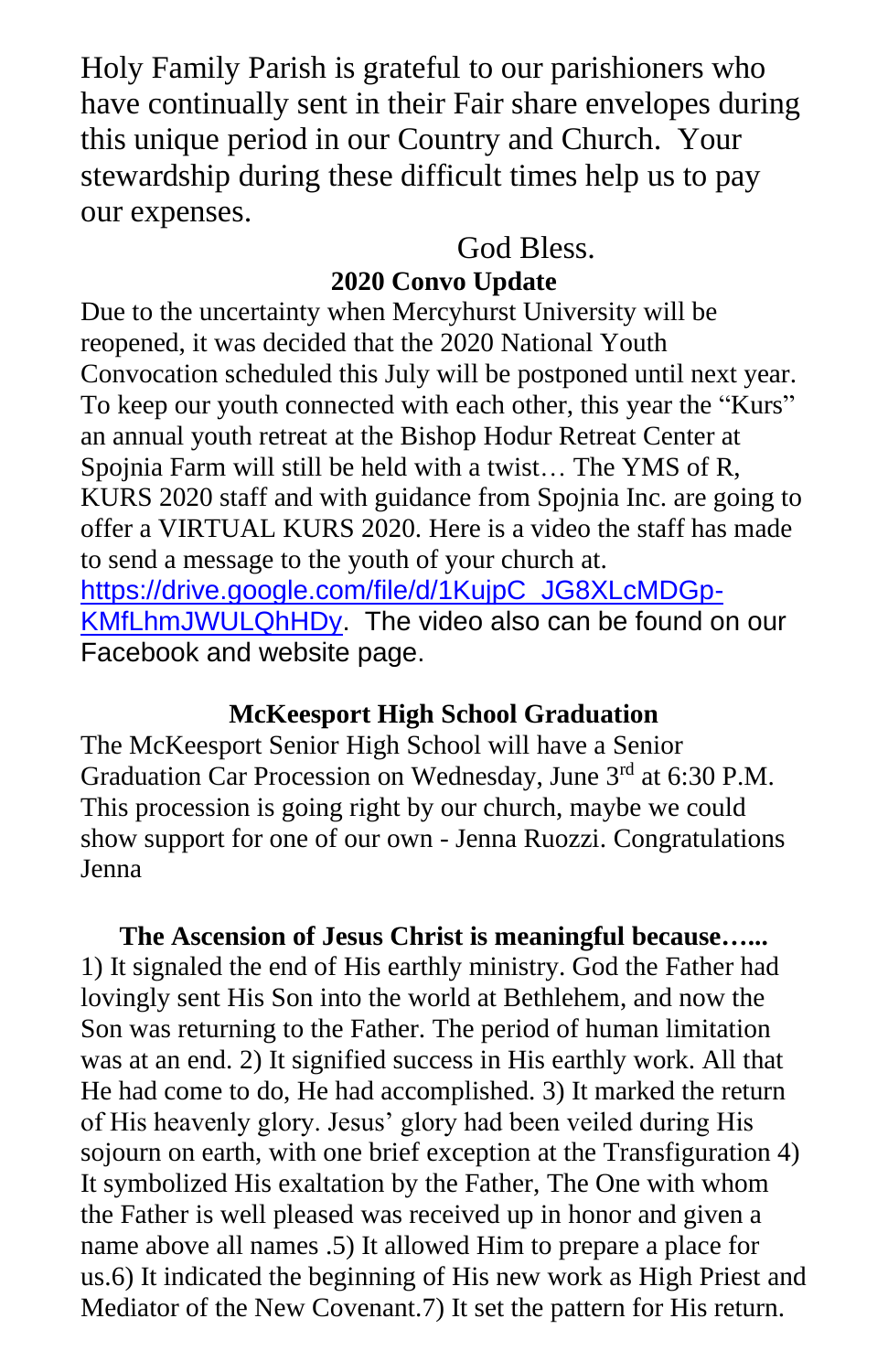When Jesus comes to set up the Kingdom, He will return just as He left-literally, bodily, and visibly in the clouds. Currently, the Lord Jesus is in heaven. The Scriptures frequently picture Him at the right hand of the Father-a position of honor and authority; Christ is the Head of the Church, the giver of spiritual gifts, and the One who fills all in all.



## **Ascension Word Search**

### **Food For Thought**

Since did not have the Palm Sunday Breakfast and we did not have our annual Mother's Day Breakfast and probably the Father's Day breakfast will be cancelled; maybe when we are all able to once again gather together as a Church family, a Welcome Back Breakfast could be planned? Just a thought.